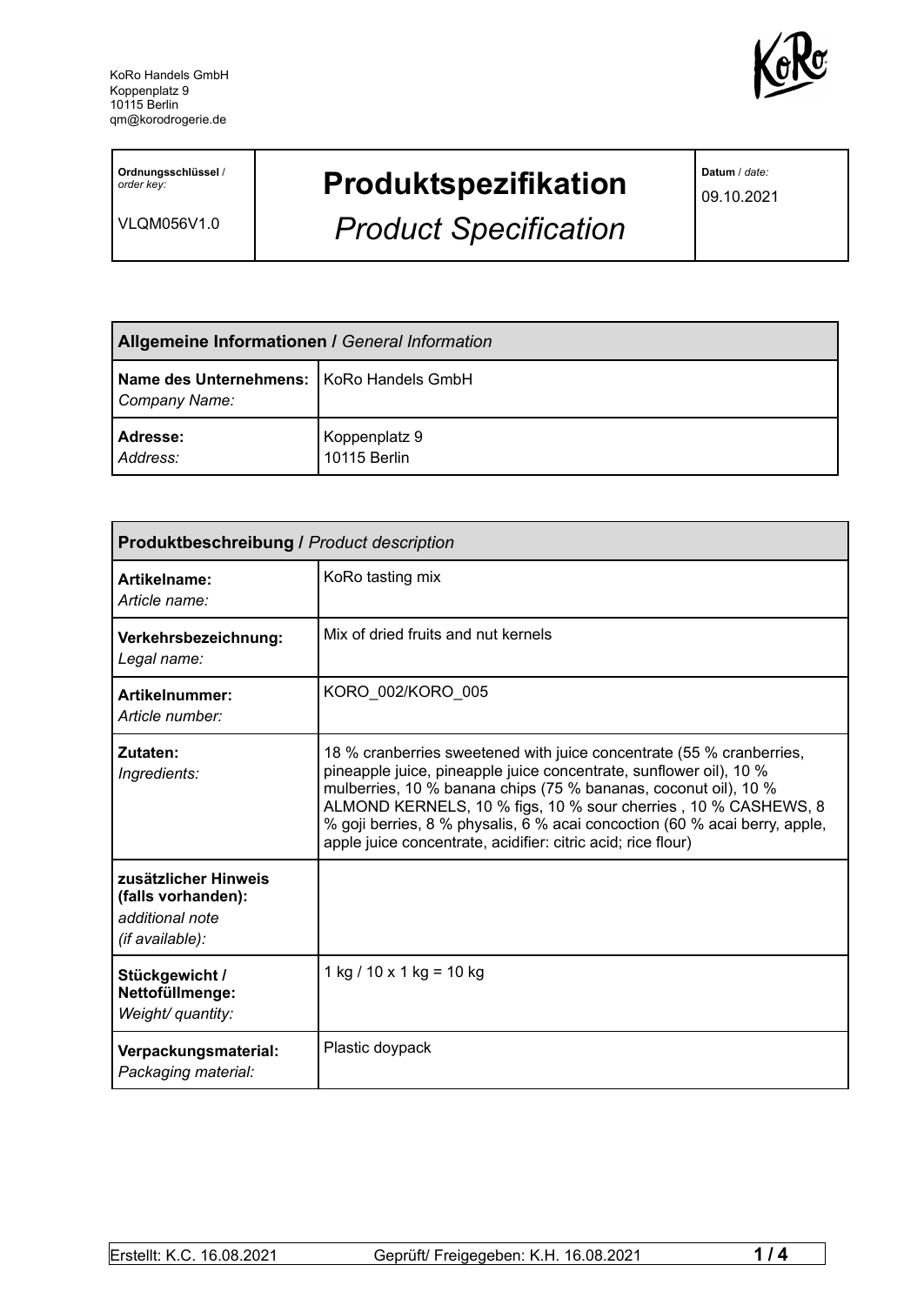

| <b>Produktbeschreibung / Product description</b>            |                                                                                                                                                                                                                                                                                                                                                              |  |
|-------------------------------------------------------------|--------------------------------------------------------------------------------------------------------------------------------------------------------------------------------------------------------------------------------------------------------------------------------------------------------------------------------------------------------------|--|
| <b>Besondere Eigenschaften:</b><br>Special characteristics: | $\Box$ bio /organic (Öko-Kontrollstelle / organic control body:<br>Agriculture: $\square$ EU $\square$ non-EU<br>□EU/ non-EU<br>$\Box$ fairtrade / fairtrade<br>x vegan / vegan<br>x vegetarisch / vegetarian<br>$\Box$ glutenfrei / glutenfree<br>$\Box$ laktosefrei / lactose-free<br>$\Box$ ohne Zuckerzusatz* / without added sugar*<br>andere / others: |  |

*\*kann von Natur aus Zucker enthalten / may contain sugar naturally*

| Sensorische Beschreibung / Sensorical description |                                       |  |
|---------------------------------------------------|---------------------------------------|--|
| Aussehen / Farbe:<br>Appearance / Colour:         | Mix of dried fruits and nuts          |  |
| Geschmack:<br>Flavour:                            | Characteristic, without foreign taste |  |
| Geruch:<br>Odour:                                 | Characteristic, without foreign smell |  |
| Konsistenz:<br>Texture:                           | Characteristic                        |  |

| Nährwertangaben pro 100 g / Nutritional information per 100 g  |            |           |
|----------------------------------------------------------------|------------|-----------|
| Energie: I Energy value:                                       | 1547 / 369 | kJ / kcal |
| Fett: / Fat:                                                   | 14         | g         |
| Davon gesättigte Fettsäuren: I of which saturated fatty acids: | 4,4        | g         |
| Kohlenhydrate: I Carbohydrates:                                | 54         | g         |
| Davon Zucker: I Of which sugar:                                | 29         | g         |
| <b>Ballaststoffe: / Fibre:</b>                                 | 8,2        | g         |
| Eiweiß: / Protein:                                             | 8,0        | g         |
| Salz: / Salt:                                                  | 0,1        | g         |
| sonstige Angaben: / other values:                              |            | $%$ NRV** |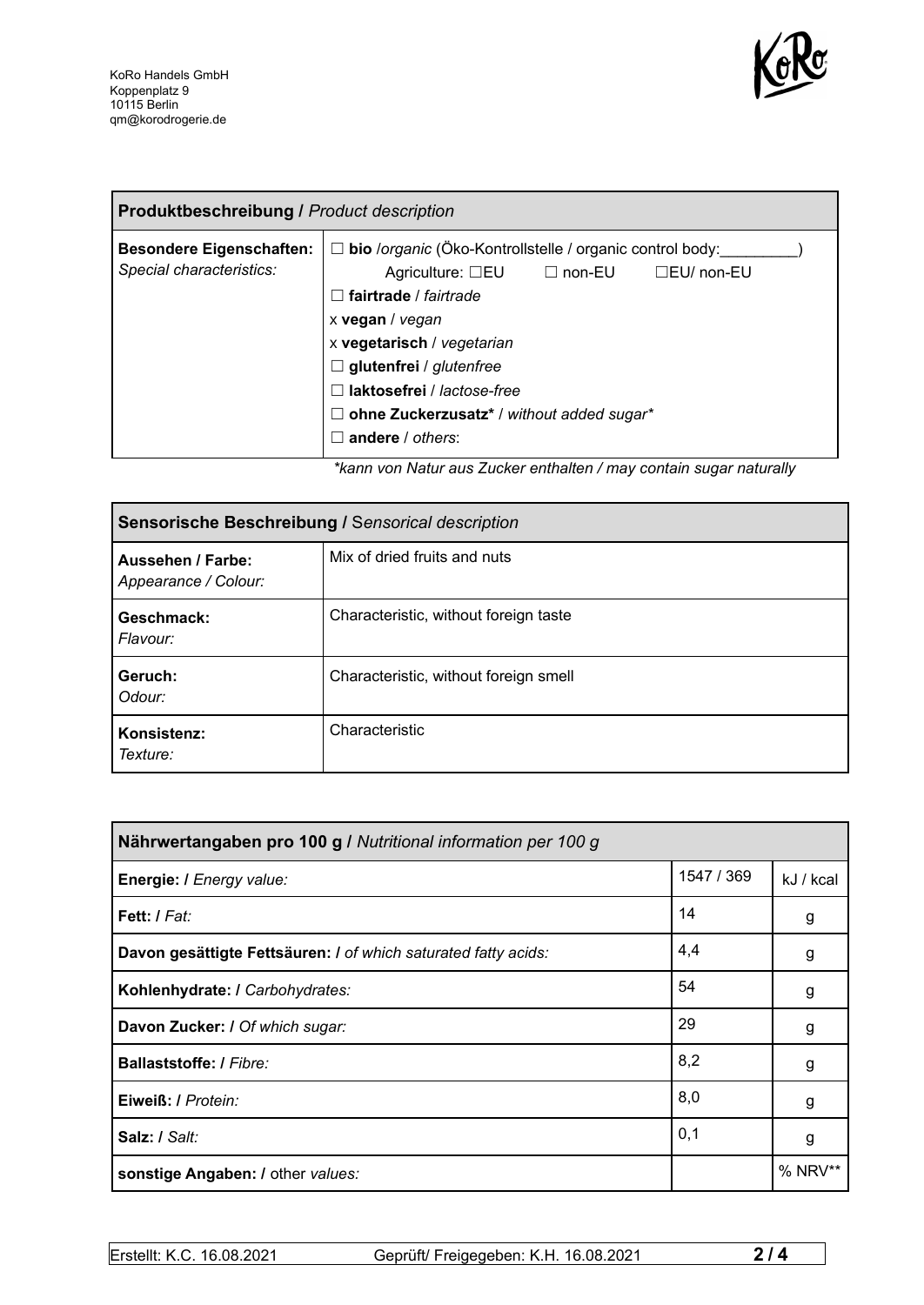

### *\*\*Nutritional Reference Value according to regulation (EU) Nr. 1169/2011/*

| Lagerung und Haltbarkeit / Storage and Shelf Life             |                                                      |  |
|---------------------------------------------------------------|------------------------------------------------------|--|
| Optimale<br>Lagerungsbedingungen:<br>Storage recommendations: | Store in a cool and dry place, protected from light. |  |
| <b>Mindesthaltbarkeit:</b><br>Expected shelf life:            | 15 months                                            |  |

#### **Allergenkennzeichnung gemäß LMIV 1169 / 2011 /** *Allergen Declaration according to EU Regulation 1169 / 2011*

#### **Legende:** *Key*

## *a.* **Allergen ist in der Rezeptur enthalten /** *Allergen contained in recipe*

- *b.* **Risiko der Kreuzkontamination ist möglich /** *Possible risk of cross contamination*
- **c. Allergen ist in der Rezeptur nicht enthalten /** *Allergen not contained in recipe*

|                                                     | a | b            | C            |
|-----------------------------------------------------|---|--------------|--------------|
| Glutenhaltiges Getreide / gluten-containing cereals | П | X            | $\perp$      |
| Krustentiere / Crustaceans:                         | П | $\Box$       | X            |
| Ei / Egg                                            |   |              | X            |
| Fisch / Fish                                        | П | Ш            | X            |
| Soja / Soy                                          |   | X            |              |
| Milch (Laktose) / Milk (lactose)                    | П | X            | П            |
| Erdnüsse / Peanuts                                  | П | X            | $\Box$       |
| Andere Schalenfrüchte*** / Other edible nuts***     | X | X            | П            |
| Sellerie / Celery                                   |   | H            | X            |
| Senf / Mustard                                      | П | П            | X            |
| Sesam / Sesame                                      |   | X            |              |
| Schwefeldioxid und Sulphite / Sulphur dioxide       | П | $\mathsf{x}$ | П            |
| Lupinen / Lupin                                     |   |              | $\mathsf{x}$ |
| <b>Weichtiere / Molluscs</b>                        |   |              | X            |